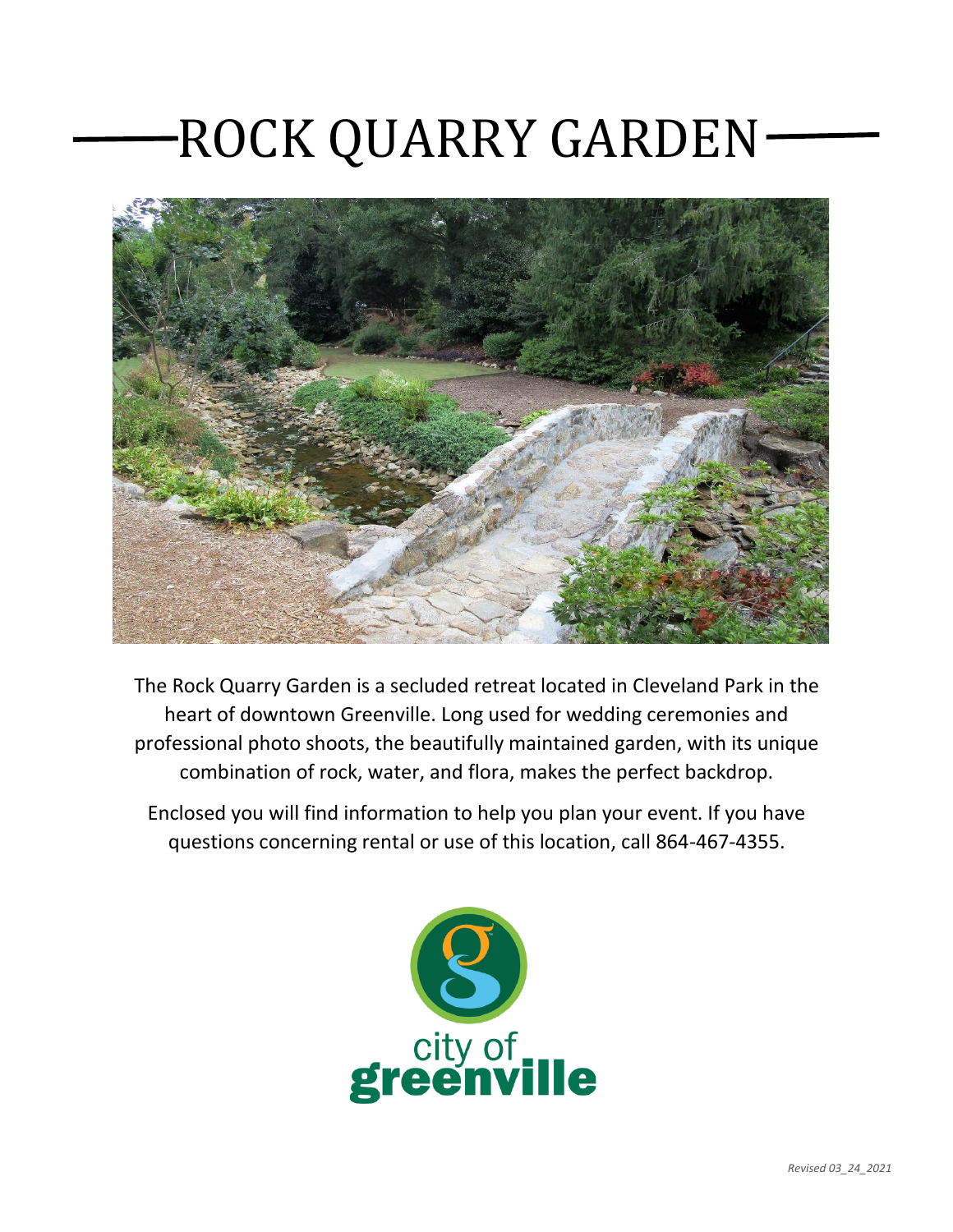# POLICIES

**Any event held in the Rock Quarry Garden must not impose hardship on the park, staff, visitors, or neighbors. In addition, all events in the Rock Quarry Garden must conform to City of Greenville policies and procedures.**

**Refund Policy**: You must cancel your reservation at least one month prior to the event in order to receive a 50% refund. We will not issue a refund for a cancellation made less than one month prior to the event (even if you made the reservation during that time). All facilities are rain or shine. THERE ARE NO REFUNDS FOR INCLEMENT WEATHER.

**Rental Fees**: Rental fees include the non-exclusive use of the rental space only. The City of Greenville does not provide equipment such as chairs, tents, portable toilets, etc. or the services of a florist, caterer, photographer, officiant, etc.

**Outside Equipment Rental**: Arrangements regarding access to the Rock Quarry Garden for deliveries, equipment set-up/removal, etc. must be approved in advance and must not interfere with other users. All rental equipment must be delivered and picked up the day of the event, during your allotted rental time.

**Vehicles**: Vehicles must not be driven or parked on the grass. Failure to abide by this rule may result in the cancellation of your reservation. Golf carts are also prohibited.

**Renter's Responsibility**: Clean-up of the rental space, including trash removal, is the renter's responsibility. The rental area should be free of decorations, food, napkins, plates, cups, etc. left by guests. Nothing, including water and ice, is to be dumped on flowers, grass, or shrubs. The renter assumes full responsibility for the conduct of all persons attending the event. The renter will be responsible for any damage done to the premises by guests or independent contractors. Renters are required to conduct the event in an orderly manner in full compliance with applicable laws, codes, rules, and regulations.

**Restrictions**: No grills, inflatable kids' rides, portable tents, or portalets are allowed. No loud music or amplified sound of any kind. No selling of food, beverages, merchandise, or other services on park property without permission from the City's Special Events Division. No tents or structures may be erected without permission from the Special Events Administrator. No alcohol. No open flames, grills, or generators. No rice, confetti, sparklers, glitter, or sidewalk chalk.

**Disclaimer**: The City of Greenville is in no way responsible for personal items that are lost, left behind, or stolen. The City of Greenville is in no way responsible for the actions of members of the public, such as disturbing an event in progress, taking photographs during an event, driving to and away from rental sites, etc. The Rock Quarry Garden is open to the public and exclusive use of an area of the park cannot be granted.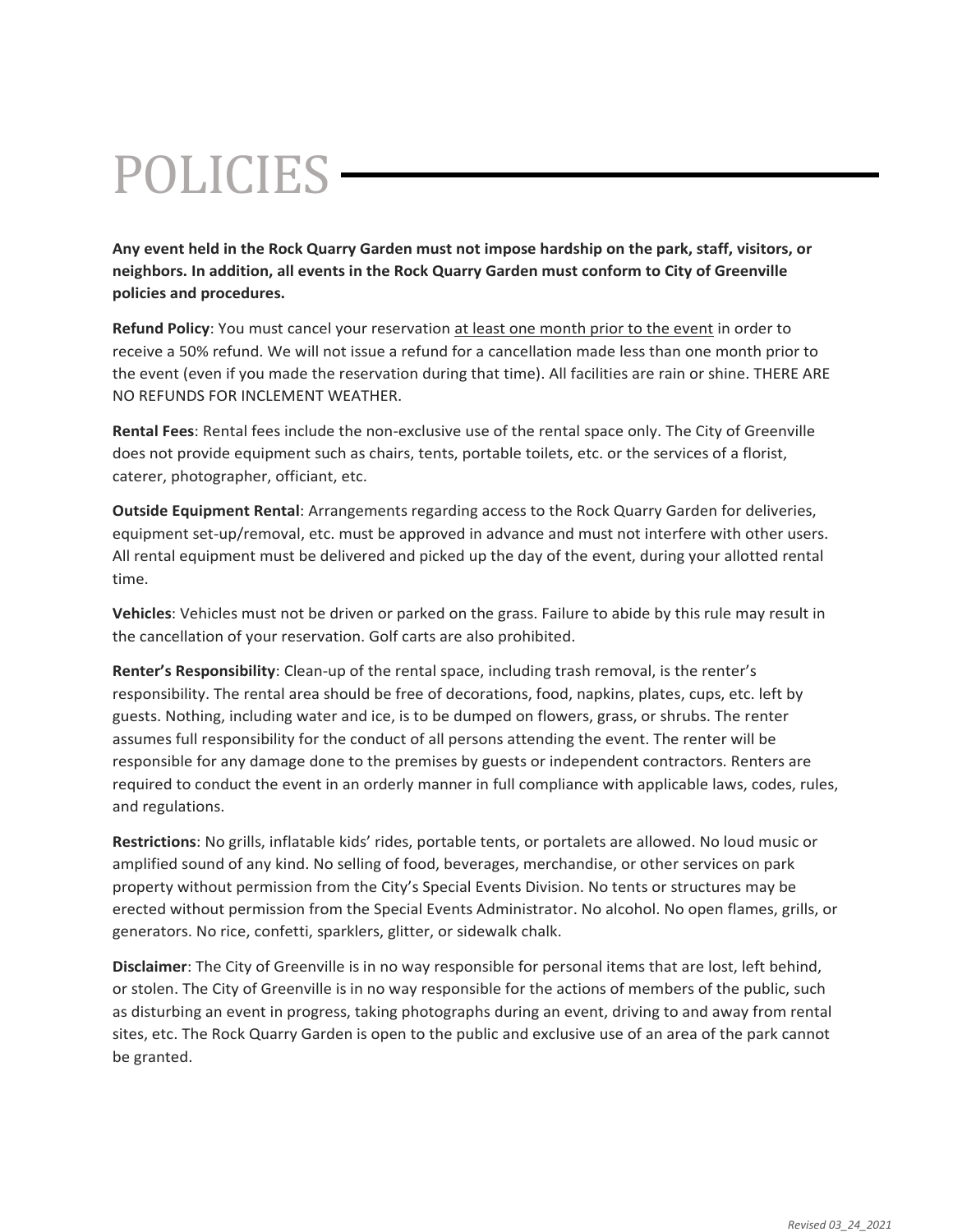## RENTAL



### **Availability**

The Rock Quarry Garden is available year around during normal park hours (9 a.m. – 9 p.m.) and is reserved for wedding ceremonies, memorials and professional portrait sessions only. For rental information visit our [website](https://secure.rec1.com/SC/greenville-sc/catalog/index/011c2224fbe06db1c4b9d124fdb9fa2c?filter=c2VhcmNoPSZsb2NhdGlvbiU1QjEzMTY4JTVEPTE=) or call 864-467-4355.

#### **Reservations**

Reservation requests are approved for the current year only (e.g. for a wedding in the next calendar year, please make your request online to hold your date. Approvals will be considered in the order requests were received.)

#### **Payment**

Payment in full is due within 48 hours after reservation request is approved. The following methods of payment are accepted: Visa, MasterCard, Discover, or American Express.

#### **Fees**

Reservations are available in four or eight-hour blocks, to include set- up and breakdown. The fees for rental are as follows:

| \$350 | Monday - Friday 9AM-1PM or 3PM-7PM    |
|-------|---------------------------------------|
| \$550 | Monday - Friday 9AM-7PM               |
| \$475 | Sat, Sun, Holidays 9AM-1PM or 3PM-7PM |
| \$675 | Sat, Sun, Holidays 9AM-7PM            |

The fee for a Professional Photography Permit is \$25 Monday – Friday and \$50 Saturday, Sunday, and holidays. Professional portrait shoots are booked for two hours sessions.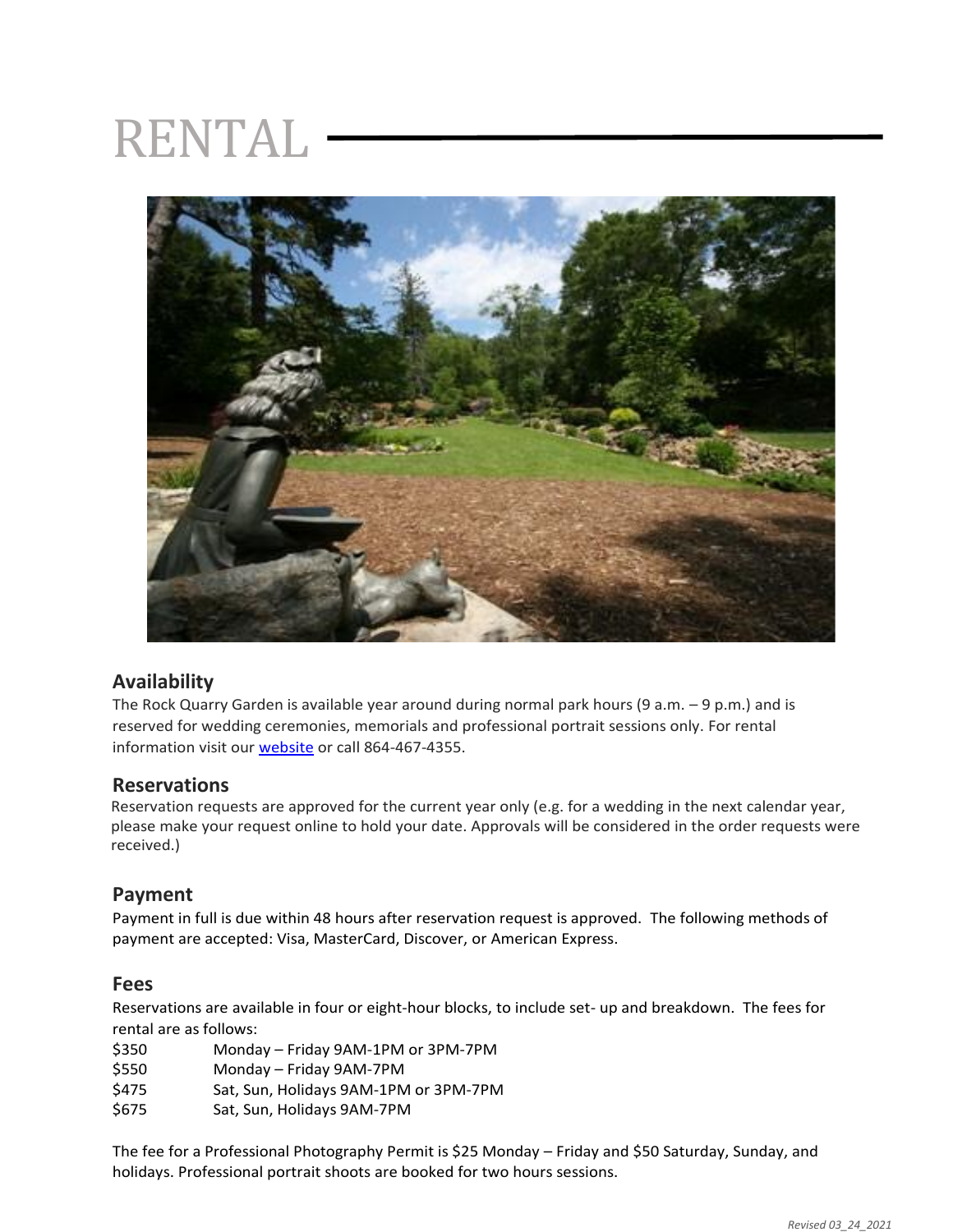# ROCK QUARRYINFO

#### **The Rock Quarry Garden**

The Rock Quarry Garden will accommodate a maximum of 100 people.

There is no electricity at the Rock Quarry Garden. Grills, cooking devices, and generators are not permitted.

### **Restrooms**

There are no public restrooms at the Rock Quarry Garden and portable toilets are not permitted.

#### **Access to the Garden**

The main entrance to the Rock Quarry Garden is on



Sherwood Street at Ridgeland Drive. There is also an entrance on McDaniel Greene. Please use caution when entering the garden, as staircases are constructed of natural stone and steps may be uneven. For ADA accessibility to the Rock Quarry Garden, please call 864-467-4355 one week prior to yourevent.

#### **On-site Parking**

Parking is limited behind the Rock Quarry Garden on Sherwood Street. Carpooling and shuttling guests is recommended.

### **Greenville Zoo Lot**

Additional parking is available in Cleveland Park near the Greenville Zoo at 150 Cleveland Park Drive. From the Greenville Zoo lot to the Rock Quarry Garden, via the Swamp Rabbit Trail, is a ¾- mile walk. From the Greenville Zoo lot to the Rock Quarry Garden is approximately ½ mile by car.

### **Broad Street Garage**

Parking is also available in the Broad Street Garage at 135 East Broad Street. The Rock Quarry Garden is approximately ½ mile away.

#### Daily Rates: 1<sup>st</sup> hour: FREE | 2<sup>nd</sup> hour: \$2.00 | Each additional hour: \$1 | Max Daily Rate: \$7.00

Automated Pay-in-Lane accepts cash, credit cards (Visa, MasterCard, Discover), and parking vouchers.

To purchase pre-paid parking vouchers for your guests, call Parking Services at 864-467-4900 between 8 a.m. and 5 p.m. Monday – Friday.

*For any additional questions regarding parking, please contact the City of Greenville Parking Services Division at 864-467-4900 between 8 a.m. and 5 p.m. Monday – Friday or visit parking.greenvillesc.gov.*